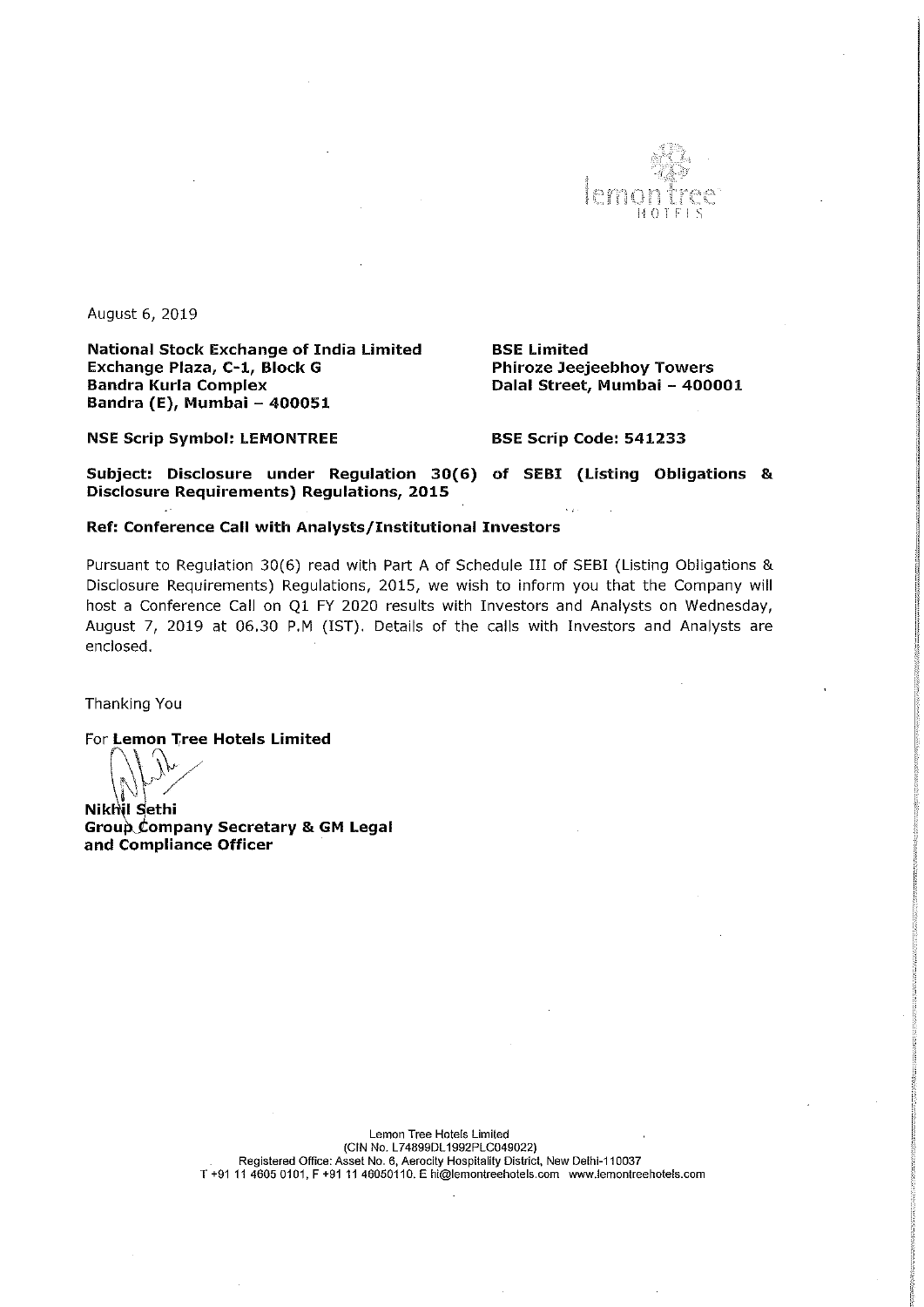

## Lemon Tree Hotels Ltd Qi FY20 Earnings Call on Wednesday, August 7, 2019 at 06:30 PM IST

Lemon Tree Hotels (LTH) will organize <sup>a</sup> conference call for investors and analysts on Wednesday, August 7, 2019 at 06:30 PM IST.

The senior management team will represent LTH on the call.

The conference call will be initiated with <sup>a</sup> brief management discussion on the Q1 FY20 results to be declared on Wednesday, August 07, 2019 followed by an interactive Question & Answer session.

Details of the conference call are as follows:

| Timing                      | 06:30 PM IST on Wednesday, August 07, 2019 |  |  |
|-----------------------------|--------------------------------------------|--|--|
| Conference dial-in          |                                            |  |  |
| Primary number              | +91 22 6280 1141 / +91 22 7115 8042        |  |  |
| Local access number         | +91 70456 71221 (Available all over India) |  |  |
| Singapore Toll Free Number  | 800 101 2045                               |  |  |
| Hong Kong Toll Free Number  | 800 964 448                                |  |  |
| <b>USA Toll Free Number</b> | 18667462133                                |  |  |
| UK Toll Free Number         | 0 808 101 1573                             |  |  |

Please dial-in 5 minutes prior to the scheduled start to ensure that you are connected to the call on time.